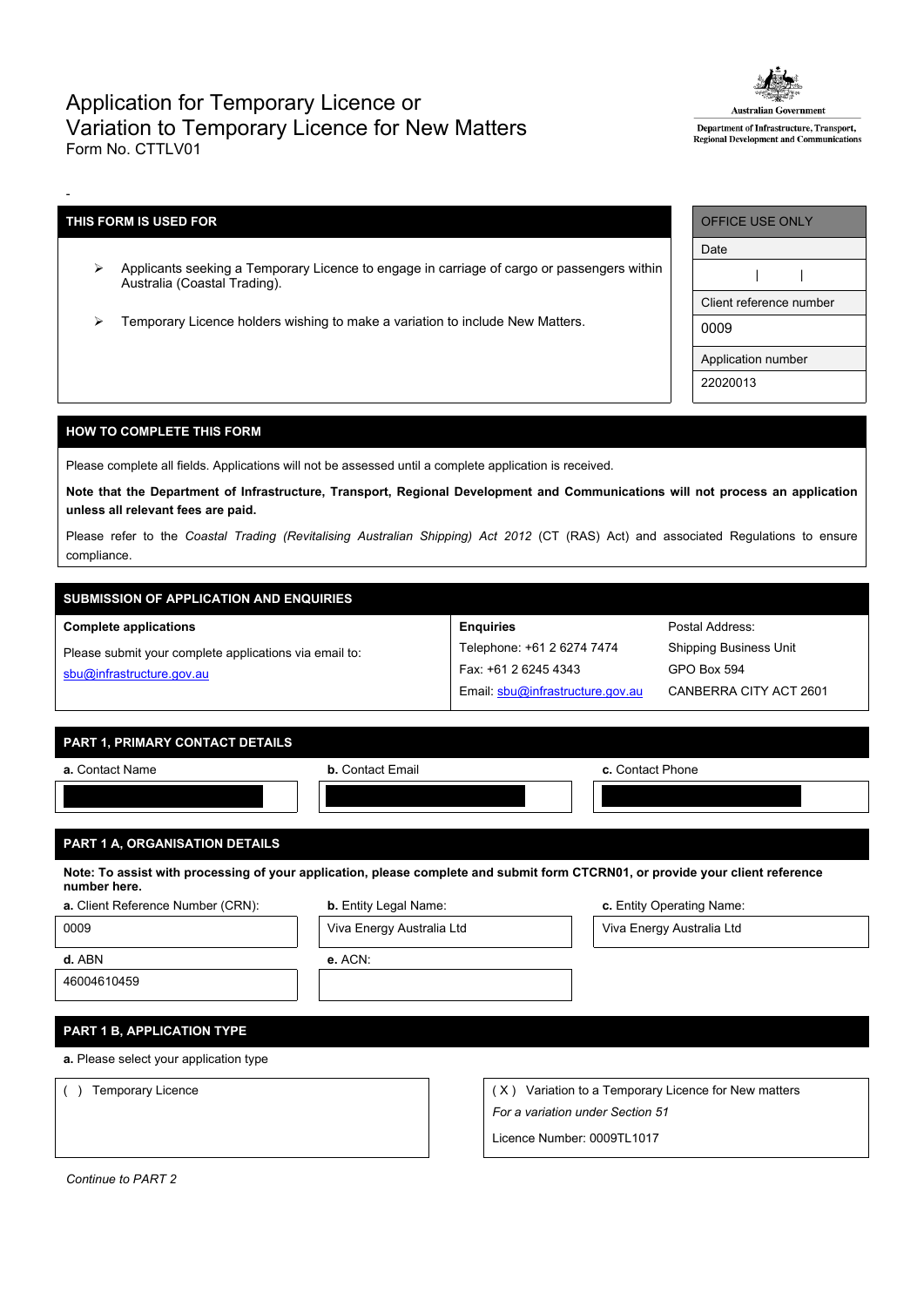|                                 | <b>PART 2, VOYAGE DETAILS</b> |           |                   |                                 |           |                                             |                                    |                                                               |               |                                        |                                               |
|---------------------------------|-------------------------------|-----------|-------------------|---------------------------------|-----------|---------------------------------------------|------------------------------------|---------------------------------------------------------------|---------------|----------------------------------------|-----------------------------------------------|
| <b>Category of</b><br>trade $1$ | Cargo description             | Load port | Discharge port    | Volume /<br>amount <sup>2</sup> |           | <b>Expected</b><br>loading date<br>dd/mm/yy | <b>Vessel</b><br>name <sup>3</sup> | <b>Vessel</b><br>capacity/size<br>(gross tonnes) <sup>3</sup> | Vessel type 3 | <b>Dangerous</b><br>goods <sup>4</sup> | <b>Relationship to</b><br>Vessel <sup>5</sup> |
| Petroleum                       | Petroleum<br>Clean            | Geelong   | Townsville        | 1500                            | <b>MT</b> | 15/04/2022                                  |                                    |                                                               |               | <b>Yes</b>                             |                                               |
| Petroleum                       | Petroleum<br>Clean            | Geelong   | <b>Brisbane</b>   | 1600                            | <b>MT</b> | 1/03/2022                                   |                                    |                                                               |               | <b>Yes</b>                             |                                               |
| Petroleum                       | Petroleum<br>Clean            | Geelong   | <b>Brisbane</b>   | 2600                            | <b>MT</b> | 16/04/2022                                  |                                    |                                                               |               | Yes                                    |                                               |
| Petroleum                       | Petroleum<br>Clean            | Geelong   | <b>Darwin</b>     | 5000                            | <b>MT</b> | 15/04/2022                                  |                                    |                                                               |               | <b>Yes</b>                             |                                               |
| Petroleum                       | Petroleum<br>Clean            | Geelong   | <b>Bell Bay</b>   | 4500                            | <b>MT</b> | 10/02/2022                                  |                                    |                                                               |               | <b>Yes</b>                             |                                               |
| Petroleum                       | Petroleum<br>Clean            | Geelong   | <b>Darwin</b>     | 6650                            | <b>MT</b> | 1/03/2022                                   |                                    |                                                               |               | <b>Yes</b>                             |                                               |
| Petroleum                       | Petroleum<br>Clean            | Geelong   | <b>Townsville</b> | 1250                            | <b>MT</b> | 1/03/2022                                   |                                    |                                                               |               | <b>Yes</b>                             |                                               |